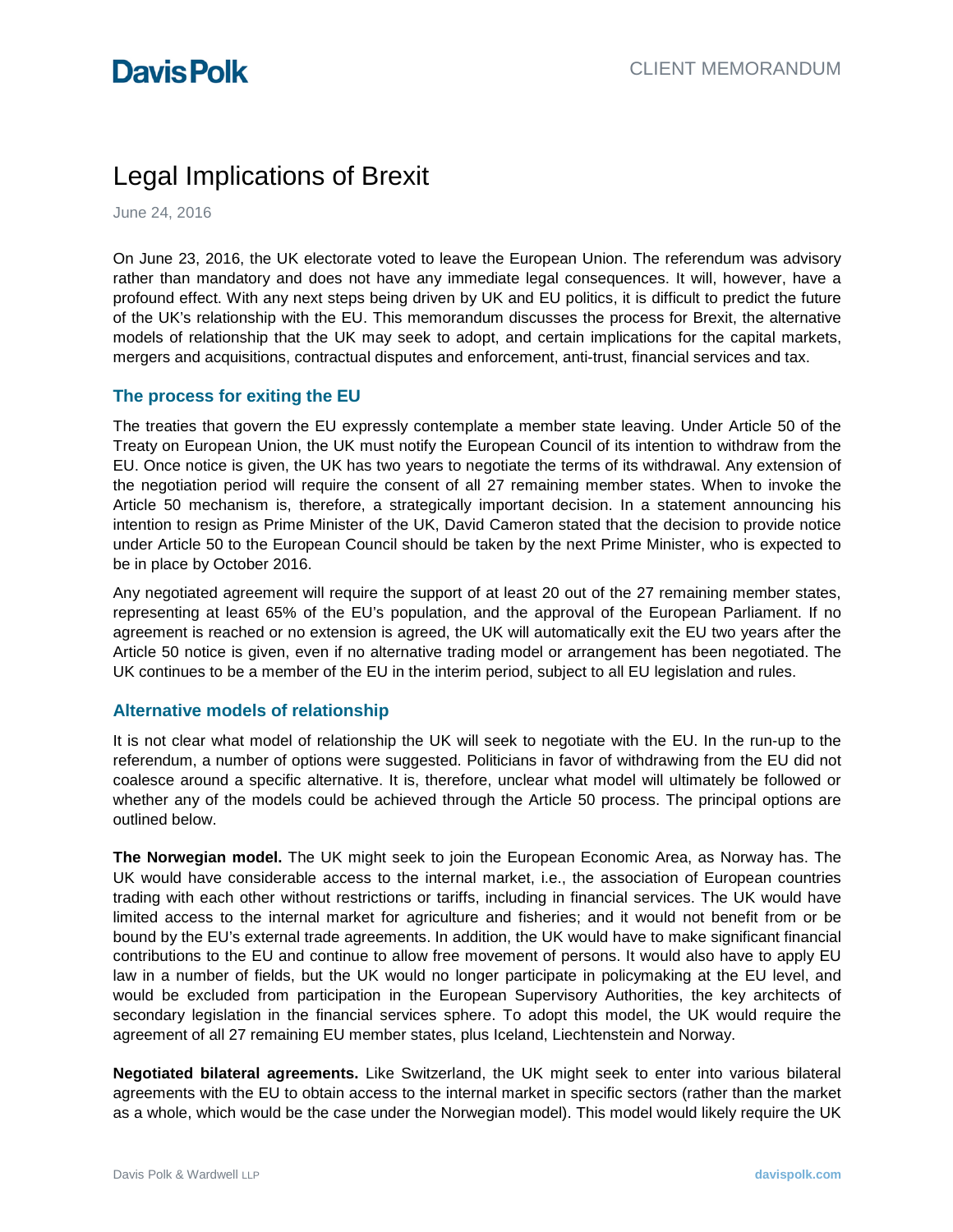# **DavisPolk**

to accept some of the EU's rules on free movement of persons and comply with particular EU laws. Again, the UK would not participate formally in the drafting of those laws. The UK would also have to make financial contributions to the EU. Negotiating these bilateral agreements would be a difficult and time-consuming process. Switzerland, for instance, has negotiated more than 100 individual agreements with the EU to cover market access in different sectors. As a result of its complexity, it is unclear whether the EU would work with the UK to negotiate this model within the Article 50 timeframe.

**Customs union.** A customs union is currently in place between the EU and Turkey in respect of trade in goods, but not services. Under this model, Turkey can export goods to the EU without having to comply with customs restrictions or tariffs. Its external tariffs are also aligned with EU tariffs. The UK might seek to negotiate a similar arrangement with the EU. Under such an arrangement, and unless separately negotiated, UK financial institutions (including UK subsidiaries of US holding companies) would not be able to provide financial and professional services into the EU on equal terms with EU member state firms. For example, the EU passporting regime would not be available, meaning UK firms would have to seek separate licensing in each EU member state to provide certain financial services. Furthermore, in areas where the UK would have access to the internal market, it would likely be required to enforce rules that are equivalent to those in the EU. The UK would not be required to make any financial contributions to the EU, nor would it be bound by the majority of EU law.

**Free trade agreement.** The UK might seek to negotiate a free trade agreement with the EU, which would cover goods and services. To do so, it may look to the agreement that was recently agreed between the EU and Canada after seven years of negotiations. This agreement removes tariffs in respect of trade in goods, as well as certain non-tariff barriers in respect of trade in goods and services. Although the UK would not be required to contribute to the EU budget, its exports to the EU would have to comply with the applicable EU standards.

**WTO membership.** Under this model, the UK would not have any preferential access to the internal market or the 53 markets with which the EU has negotiated free trade agreements. Tariffs and other barriers would be imposed on goods and services traded between the UK and the EU, although, under WTO rules, certain caps would apply on tariffs applicable to goods, and limits would be imposed on particular non-tariff barriers applicable to goods and services. The UK would no longer be required to make any financial contributions to the EU, nor would it be bound by EU laws (although it would have to comply with certain rules in order to trade with the EU).

### **Implications for UK legislation**

Regardless of which model it adopts, the UK will no longer be required to apply some (if not all) EU legislation. The UK has implemented certain EU laws (generally, EU directives) via primary legislation that will continue to be part of English law, unless these are amended or repealed. Other EU laws (generally, EU regulations) have direct applicability in the UK without the need for implementation, which means that these laws would fall away once the UK withdraws from the EU, unless they are transposed into UK law. Finally, thousands of statutory instruments have been made pursuant to the European Communities Act 1972. If this act is repealed upon the UK's withdrawal from the EU, then, unless transposed into UK law, these statutory instruments will cease to apply as well. Therefore, the UK will have to perform a complex exercise to determine which EU laws and EU-derived laws it wishes to retain, amend or repeal, driven in part by the nature of any agreement reached with the EU during exit negotiations.

### **How may Brexit affect you?**

The UK's withdrawal from the EU will impact countless areas of the economy. The following section discusses a number of Brexit's potential implications for the capital markets, mergers and acquisitions,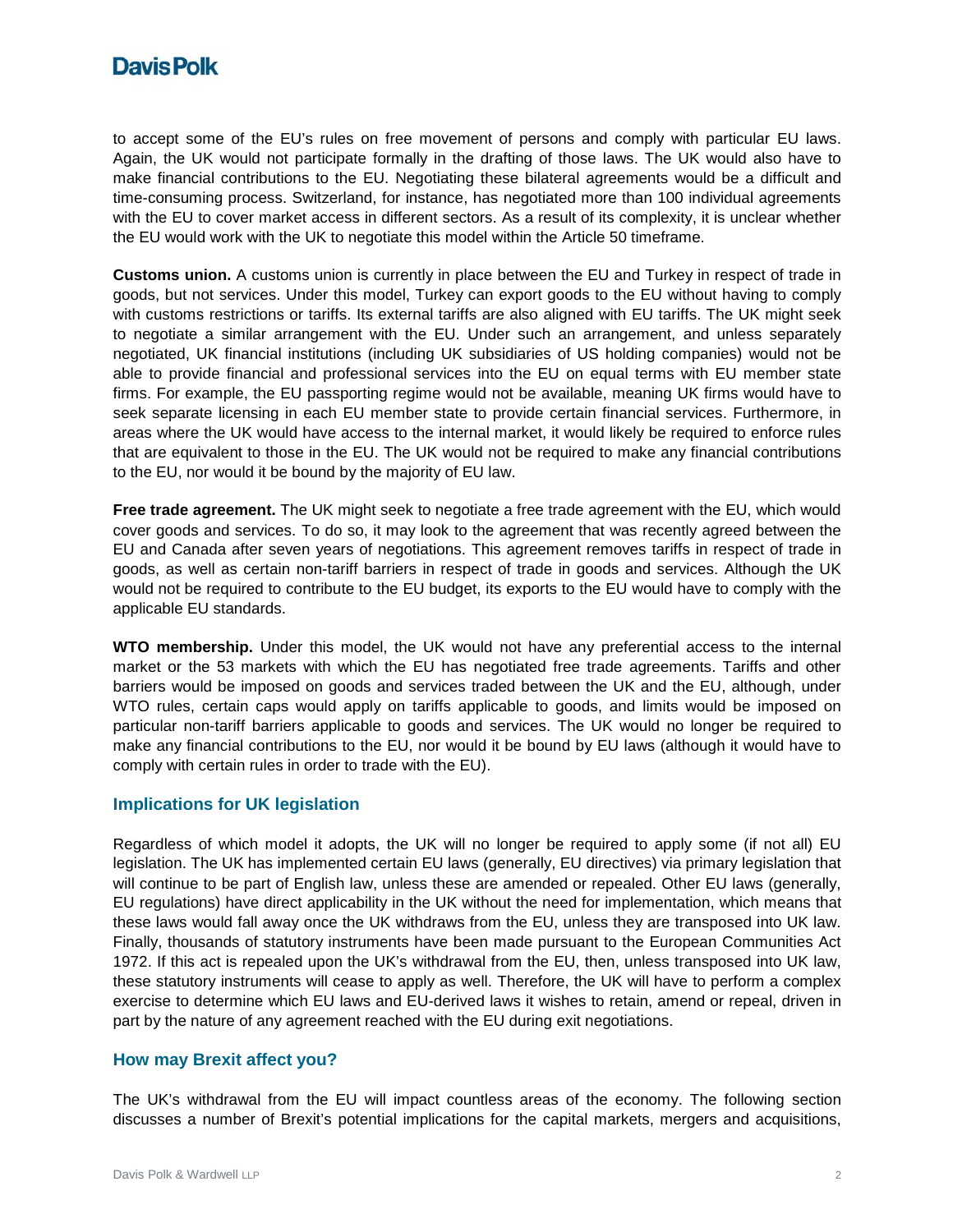# **Davis Polk**

contractual disputes and enforcement, anti-trust, financial services and tax. The extent to which these areas will be affected by the UK's withdrawal from the EU will depend on the model of relationship that the UK and the EU adopt following the Brexit negotiations.

#### **Capital Markets**

- The financial markets will likely continue to be volatile, particularly during the Brexit negotiations. This may affect the timing of transactions or their ability to be consummated.
- The EU Prospectus Directive, which has been transposed into UK law, governs the content, format, approval and publication of prospectuses throughout the EU. Following eventual Brexit, the UK may no longer be bound by the Prospectus Directive and, thus, may seek to amend its prospectus legislation. For example, the Prospectus Directive provides that a company incorporated in an EU member state must prepare a prospectus if it wishes to offer shares to the public and/or request that shares be admitted to trading in the EU, subject to certain exemptions. The UK may wish to expand these exemptions, so that more offers can be made in the UK without a prospectus. Significantly, the Prospectus Directive also provides for the passporting of prospectuses throughout the EU. This means that a company can use a prospectus that has been approved in one member state to offer shares in any other EU member state. Without this passporting regime, UK companies will have to have their prospectuses approved both in the UK and at least one other member state where they wish to offer their shares, which may be particularly costly and time-consuming if the UK amends, for instance, the content requirements for prospectuses following Brexit, so that these no longer align with those prescribed by the Prospectus Directive.
- During the Brexit negotiations, transaction documents may need to include specific Brexit provisions, for example to address the uncertainty around the model of relationship to be adopted.

#### **M&A**

- As a result of ongoing uncertainty around the future of the UK's relationship with the EU, a number of transactions with a UK nexus may be affected pending the Brexit negotiations.
- Share sale transactions generally are not subject to much EU law or regulation. Asset and business sales, however, may be more affected by Brexit. For example, the regulations that protect the rights of employees on a business transfer stem from a European directive. When the UK withdraws from the EU, it may no longer be bound by this directive, and, therefore, the UK may wish to amend or repeal the regulations.

#### **Contractual Disputes and Enforcement**

 As a member of the EU, the UK is part of a framework for deciding jurisdiction in disputes, recognizing judgments of other member states (and having its own courts' judgments recognized and enforced throughout the EU) and deciding the governing law of contracts. Following Brexit, the UK may no longer be part of this framework which may affect jurisdiction and governing law choices in transaction documents.

#### **Anti-trust**

- Currently, mergers that fall within the scope of the EU Merger Regulation can receive EU-wide clearance, which means that they are not also required to be cleared by individual member states. Following Brexit, mergers with a UK nexus may need to be reviewed by the UK's Competition and Markets Authority separately.
- More generally, UK anti-trust legislation is currently based on, and interpreted in line with, EU law, including decisions of the European Commission and the European Court of Justice. Given that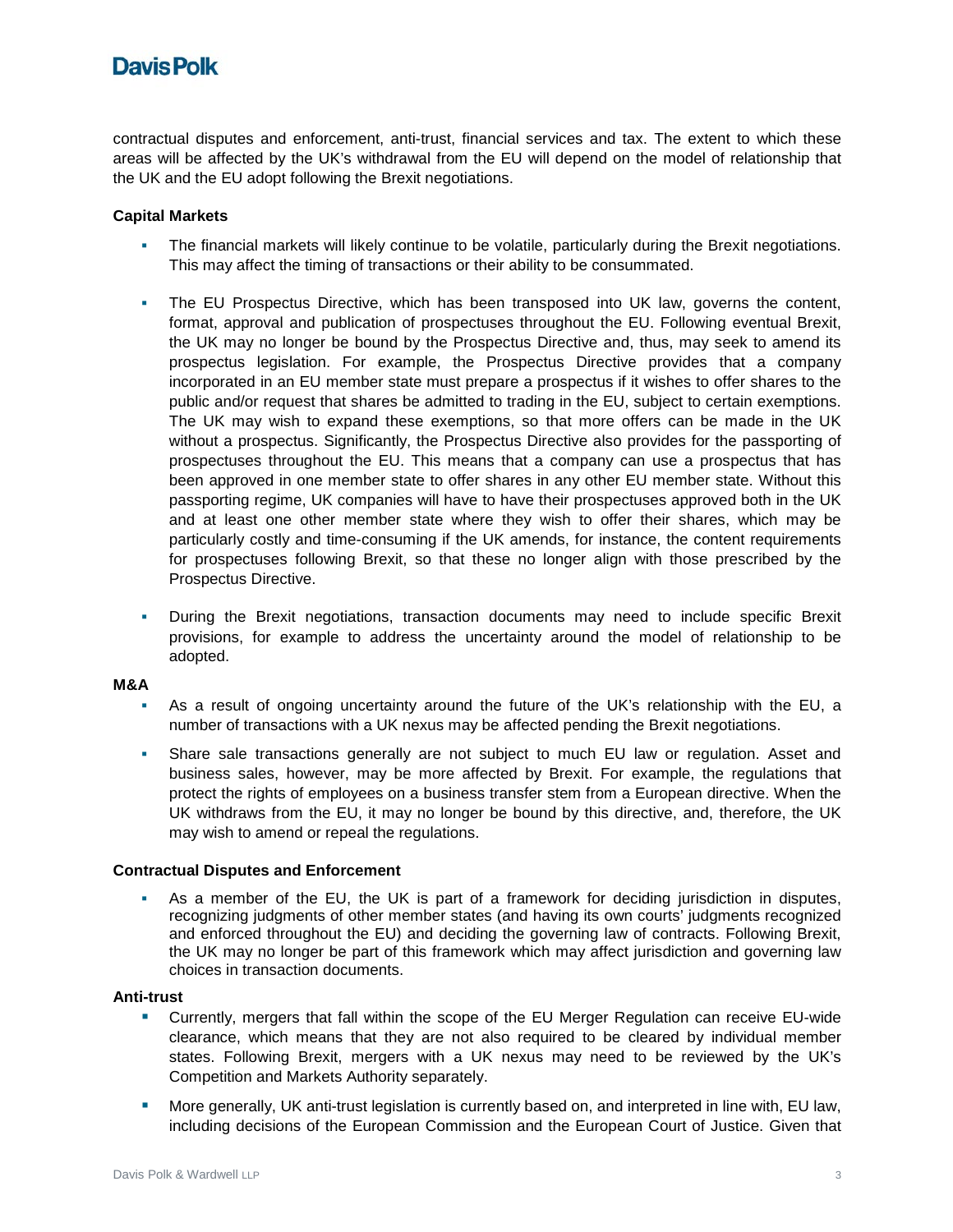## **DavisPolk**

UK courts may no longer be required to interpret national law consistently with EU law once the UK withdraws from the EU, businesses face the prospect of having to comply with divergent systems.

#### **Financial Services**

- Much of the UK's financial services regulation is based on EU law. This includes legislation such as the Markets in Financial Instruments Directive (MiFID), which regulates investment services and trading venues, the European Market Infrastructure Regulation, which regulates the derivatives market, the Alternative Investment Fund Managers Directive, which regulates hedge funds and private equity, and the Capital Requirements Directive and the Capital Requirements Regulation, which together represent the EU's implementation of the international Basel III accords for the prudential regulation of banks. The Bank Recovery and Resolution Directive ("BRRD") has been implemented into UK law via the Banking Act 2009, so the fundamental bank resolution regime should initially survive Brexit. That said, substantial further EU legislative work is expected in this area to modify BRRD (e.g., in relation to the implementation of the TLAC standard), so it is possible that the regimes could diverge rapidly after Brexit. In general with financial services legislation, an assessment will need to be made whether to align with EU legislation or diverge; the greater the divergence, the more the dual burdens on cross-border firms.
- As mentioned above, the UK will likely not be part of the European Supervisory Authorities framework and will have no influence in the development of primary or secondary EU legislation and guidance. The UK has been a significant force in the area of financial services legislation and has driven the introduction of, for instance, the BRRD. The UK's withdrawal may impact the legislative agenda and ultimately the quality of the legislation produced.
- Financial institutions established in EEA member states can obtain a "passport" that allows them to access the markets of other EEA member states without being required to set up a subsidiary and obtain a separate license to operate as a financial services institution in those member states. Following Brexit, UK financial services institutions, including subsidiaries of US and other non-EU parent companies, would no longer be able to benefit from passporting (unless the UK were to join the EEA pursuant to the Norway option described above).
- Although the UK will likely remain a member of the EU for a substantial period while negotiations are ongoing, there are pressing questions as to how the UK will engage with the ongoing legislative processes that affect the UK financial services industry. There are a number of areas where framework legislation has been passed already, but key secondary legislation is being developed or revised. These areas include the complete overhaul of MiFID and the Payment Services Directive. Even before the UK leaves the EU, we can expect to see a diminished role for the UK Government, UK regulators and UK market participants in shaping the detailed policies and procedures in those areas.
- We expect larger financial institutions in the UK, or those based outside the UK that have significant operations in the UK, will wish to contribute to the negotiation process between the EU and UK. In particular, to the extent a unique model for trading relationships is proposed, these institutions may wish to engage with policymakers to minimize disruption and damage to their EU business model.

#### **Tax**

 The EU has influenced many areas of the UK's tax system. In some cases, this has been through EU legislation which applies directly in the UK; in other cases, EU rules have been adopted through UK legislation (for example, the UK's VAT legislation is based on principles which apply across the EU); and, in still other cases, decisions of the European Court of Justice have either influenced the development of UK tax rules, or have prevented the UK's tax authority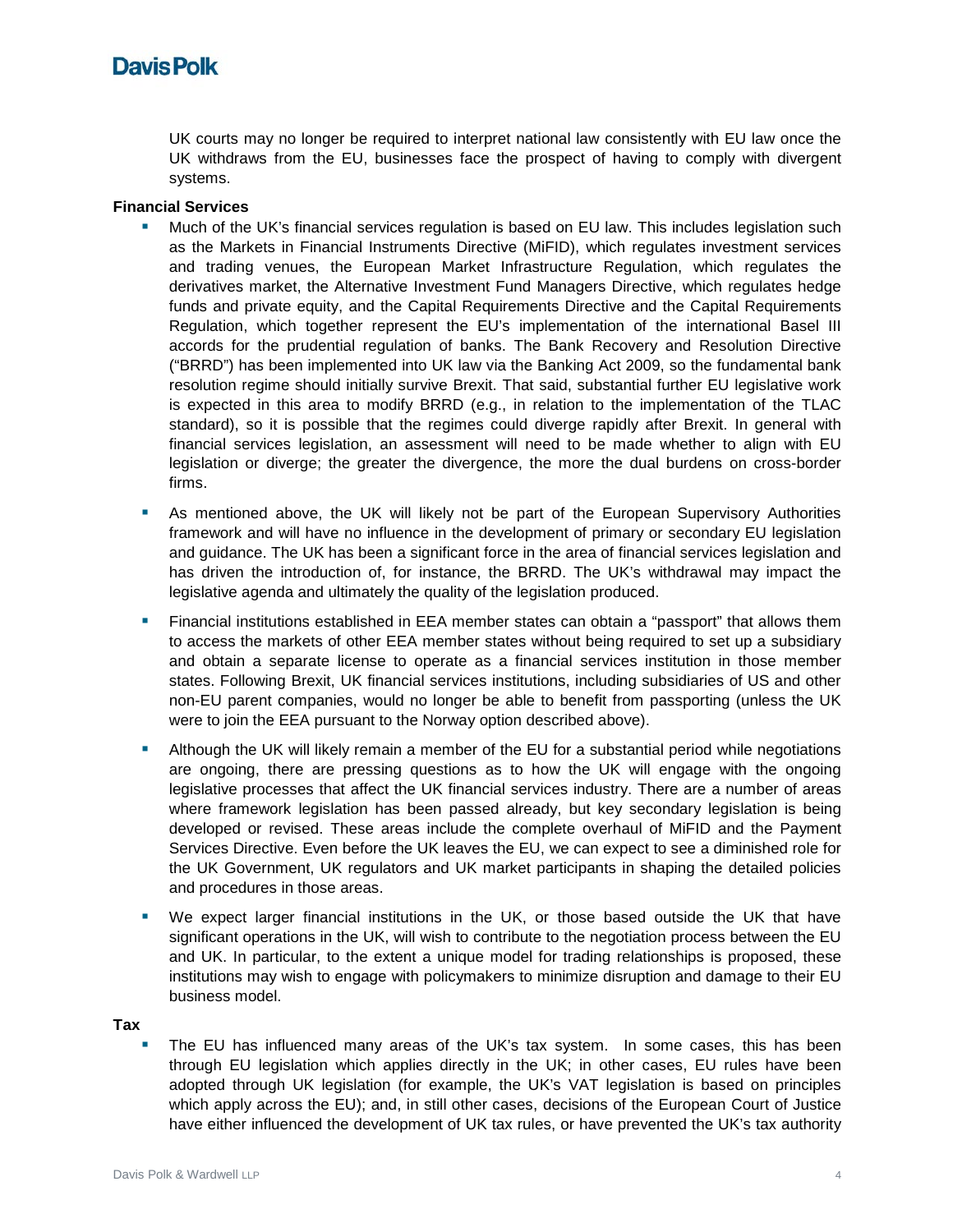# **Davis Polk**

from enforcing aspects of the UK's domestic tax code. This complicated backdrop means that the tax impact of Brexit will be varied and difficult to predict.

- **Areas to watch include the following:** 
	- Direct tax: although the UK has an extensive double tax treaty network, not all treaties provide for zero withholding tax on interest and royalty payments. Accordingly, corporate groups should consider the extent to which existing structures rely on EU rules such as the Parent-Subsidiary Directive or the Interest and Royalties Directive to secure tax efficient payment flows. Similarly, corporate groups proposing to undertake cross border reorganisations would need to consider the extent to which existing cross-EU border merger tax reliefs will survive intact. It should also be borne in mind that, even if Brexit occurs, the UK is likely to continue vigorously supporting the OECD's BEPS initiative such that there may well be considerable constraints and complexities associated with locating businesses outside the UK.
	- VAT: although VAT is an EU-wide tax regime, it seems inconceivable that VAT will be abolished. However, it is likely that, over time, there will be a divergence between UK VAT rules and EU VAT rules, including as to input VAT recovery on supplies made to non-UK customers. Additionally, UK companies may lose the administrative benefit of the "one stop shop" for businesses operating in Europe.
	- Customs duty: if the UK left the customs union, exports to and imports from EU countries may become subject to tariffs or other import duties (as well as additional compliance requirements).
	- Transfer taxes: it seems that the UK would, at least in principle, be able to (re)impose the 1.5% stamp duty/stamp duty reserve tax charge in respect of UK shares issued or transferred into a clearance or depositary receipt system. Accordingly, the position for UK-headed corporate groups seeking to list on the NYSE or Nasdaq may become less certain.